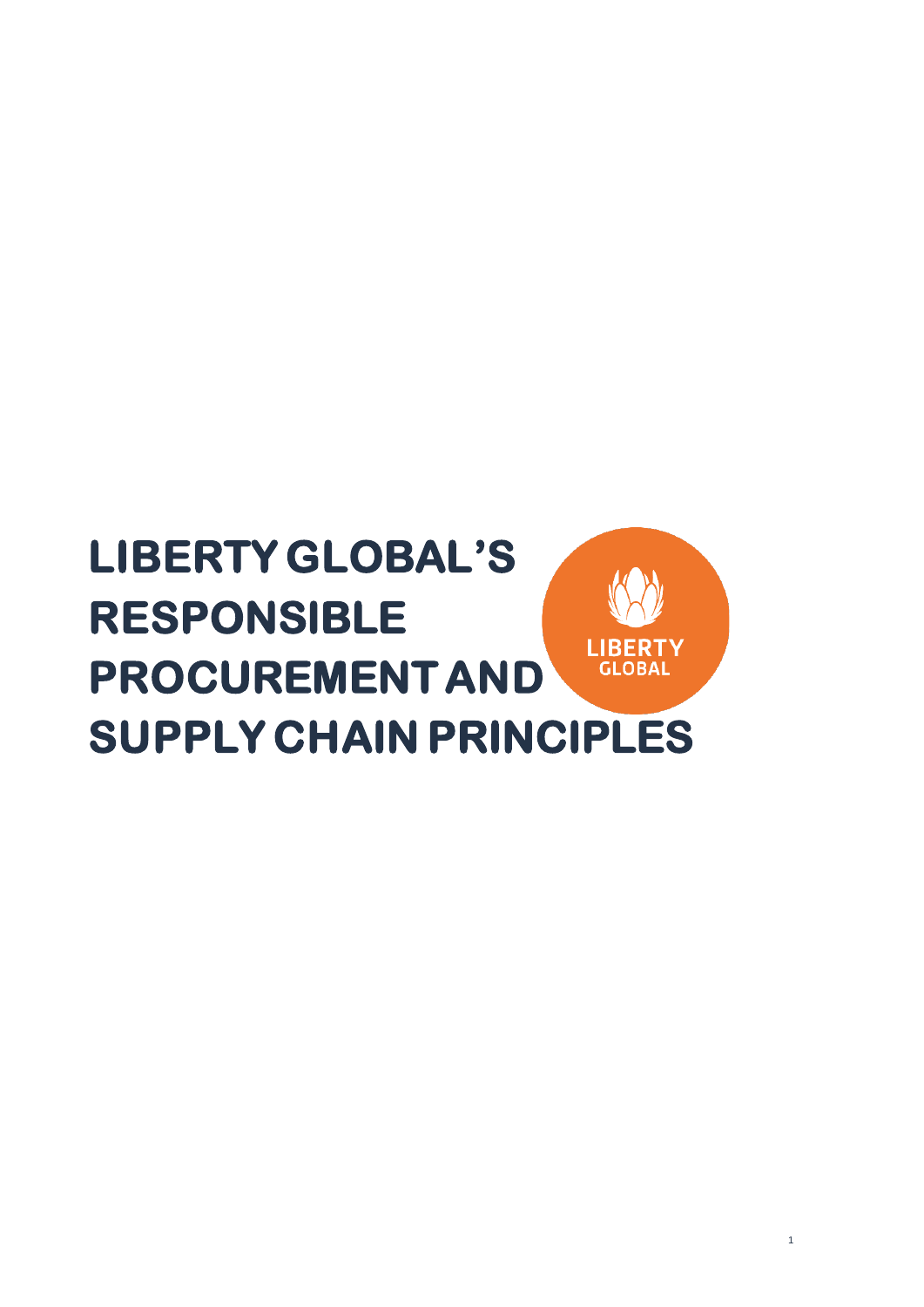# TABLE OF CONTENTS

| <b>Introduction</b>                          | $\mathbf{3}$ |
|----------------------------------------------|--------------|
| Our approach                                 | $\mathbf{3}$ |
| <b>Scope</b>                                 | $\mathbf{3}$ |
| <b>Key Principles</b>                        | 4            |
| <b>Implementation</b>                        | 6            |
| <b>Monitoring and Review</b>                 | 6            |
| <b>Corrective Action</b>                     | 6            |
| <b>Engagement and communication</b>          | 6            |
| <b>Responsibilities</b>                      | 6            |
| <b>Raising Concerns and Seeking Guidance</b> | 6            |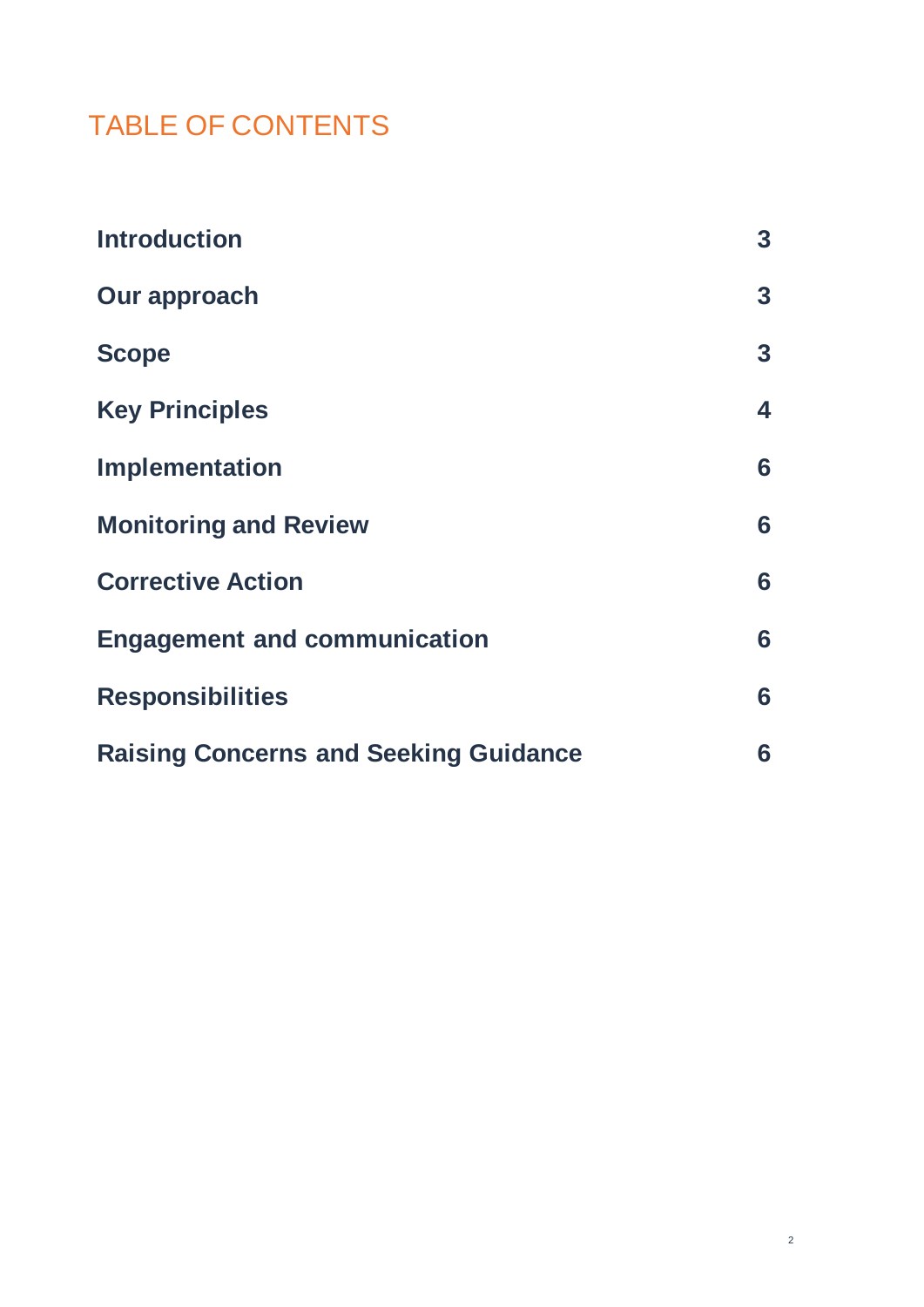# **Introduction**

Liberty Global is a world leader in converged broadband, video and mobile communications services. We deliver next-generation products through advanced fiber and 5G networks, and currently provideover 85 million fixed and mobile connections across Europe and the United Kingdom. Our businesses operate under some of the best-known consumer brands, including Virgin Media-O2 in the UK, VodafoneZiggo in the Netherlands, Telenet in Belgium, Sunrise in Switzerland, Virgin Media in Ireland and UPC in Slovakia. Through our substantial scale and commitment to innovation, we are building Tomorrow's Connections Today, investing in the infrastructure and platforms that empower our customers to make the most of the digital revolution, while deploying the advanced technologies that nations and economies need to thrive.

Every year Liberty Global purchases significant quantities of equipment and services from our vendors. With this comes a responsibility to ensure that we incorporate ethical, environmental and social considerations into our spending decisions. Liberty Global's Responsible Procurement and Supply Chain Principles (referred to herein as the "Key Principles") set out Liberty Global's ambition and expectation to be a responsible company and to work accordingly with responsible suppliers. In doing so we strive to play our part in minimizing any harmful impact being caused by our supply chain.

# **Our approach**

Our collaborative relationship with suppliers is based on a four-step approach, helping us both to mitigate risk and identify opportunities.

## **1. REQUIREMENTS**

Setting requirements for suppliers through our Responsible Procurement and Supply Chain Principles

### **2. ALIGNMENT**

Creating internal understanding through training our Supply Chain and Procurement teams

### **3. ASSESSMENTS**

Assessing our suppliers using the EcoVadis platform

### **4. DIALOGUE**

Opening up possibilities for supplier improvement

This document sets out the requirements for our Responsible Procurement and Supply Chain Principles (step 1 of our approach).

# **Scope**

These Key Principles apply to all procurement and supply chain activities involving Liberty Global's suppliers. Adherence to these Key Principles forms an integral part of Liberty Global's contractual conditions with its business partners who will be responsible for their implementation in their supply chain processes as set out herein.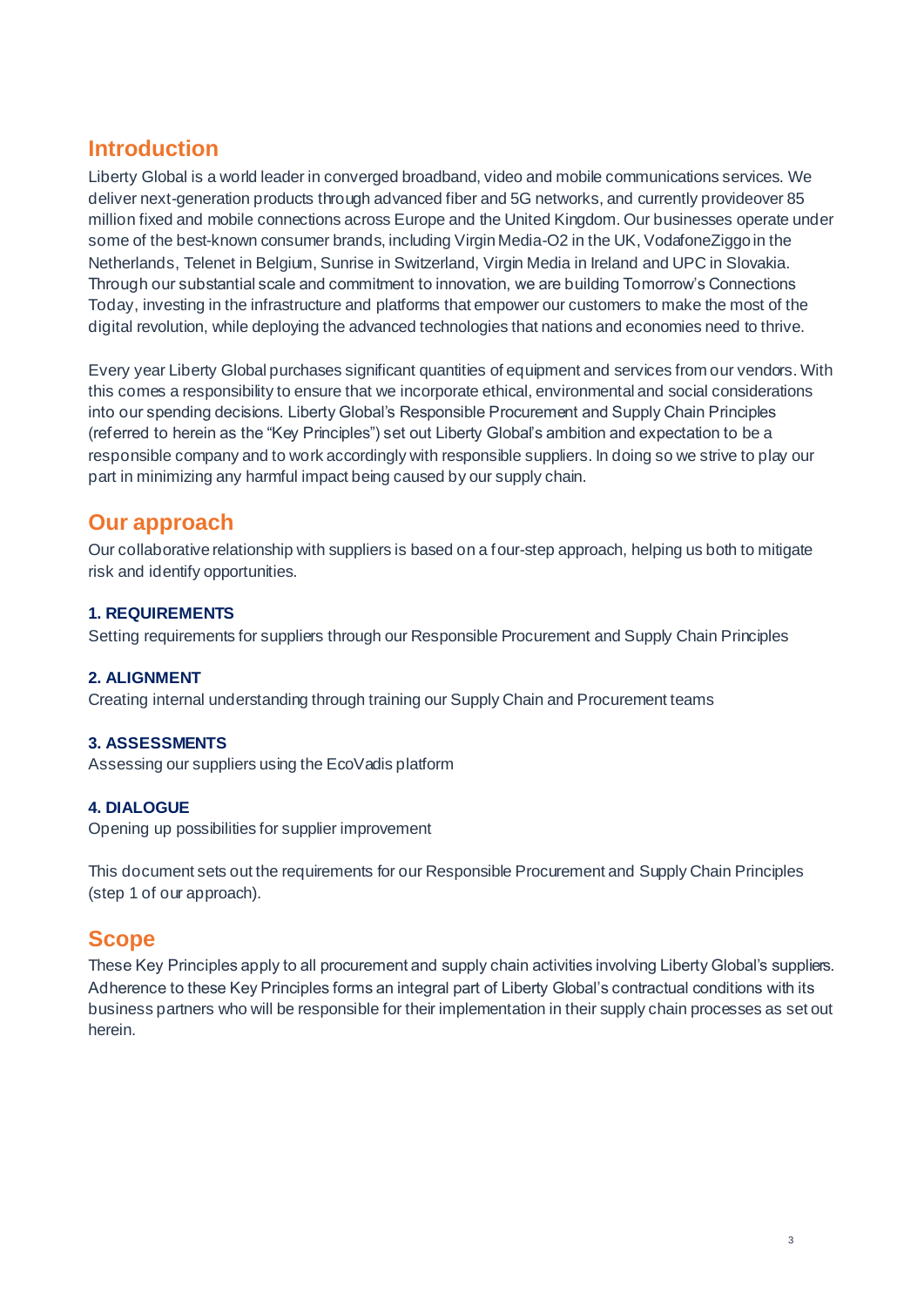# **Key Principles**

Liberty Global is reliant on its suppliers and all parties within their supply chain to adhere to the Key Principles set out below and to implement, execute and duly manage the necessary processes to ensure such adherence:

## **1. International labor standards**

To comply with all applicable local and international laws and regulations regarding the environment, health and safety and employment, and adhere to the UK's Modern Slavery Act, the ILO Fundamental Conventions<sup>1</sup> and the UN Declaration of Human Rights, including:

## **a. Child labor**

- Not to employ any person below the applicable minimum legal age for employment.
- Workers under the age of 18 shall not perform work that is likely to jeopardize their health or safety, including night shifts and overtime.
- Where people below the age of 18 are legally employed, not to involve them in hazardous activities. The definition of hazardous activities should be determined by applicable local law.

## **b. Forced labor**

- To prohibit forced, bonded, compulsory, involuntary or exploitative prison labor, slavery and trafficking of persons.
- To grant employees the freedom to leave their employment on reasonable notice or terminate their contract.
- To undertake the necessary due diligence to ensure that there is no modern slavery or human trafficking in supplier's operations and supply chain.

### **c. Working hours and wage**

- Working hours are not to exceed the maximum set by local law.
- Compensation paid to workers shall comply with all applicable wage laws, including those relating to minimum wages, overtime hours and legally mandated benefits.

### **d. Freedom of association**

- In conformance with local law, respect the right of all employees to form and join trade unions (or other kinds of representation) of their own choosing and where appropriate to carry out representative functions at work, in accordance with relevant legislation. To allow employees to bargain collectively and to engage in peaceful assembly as well as respect the right of employees to refrain from such activities.
- Employees should not be discriminated against, or be treated unfavourably or differently because they carry out representative functions.

# **e. Discrimination**

• Suppliers will not discriminate against employees or prospective employees in any way on such as but not limited to, grounds of race, color, age, gender, sexual orientation, gender identity and expression, ethnicity or national origin, disability, pregnancy, religion, political affiliation, union membership, covered veteran status, protected genetic information or marital status in hiring and employment practices such as wages, promotions, rewards, and access to training.

<sup>&</sup>lt;sup>1</sup> Freedom of Association and Protection of the Right to Organise Convention, 1948 (No. 87); Right to Organise and Collective Bargaining Convention, 1949 (No. 98); Forced Labour Convention, 1930 (No. 29); Abolition of Forced Labour Convention, 1957 (No. 105); Minimum Age Convention, 1973 (No. 138); Worst Forms of Child Labour Convention, 1999 (No. 182); Equal Remuneration Convention, 1951 (No. 100); Discrimination (Employment and Occupation) Convention, 1958 (No. 111) and ILO Declaration on Fundamental Principles and Rights at Work (1998)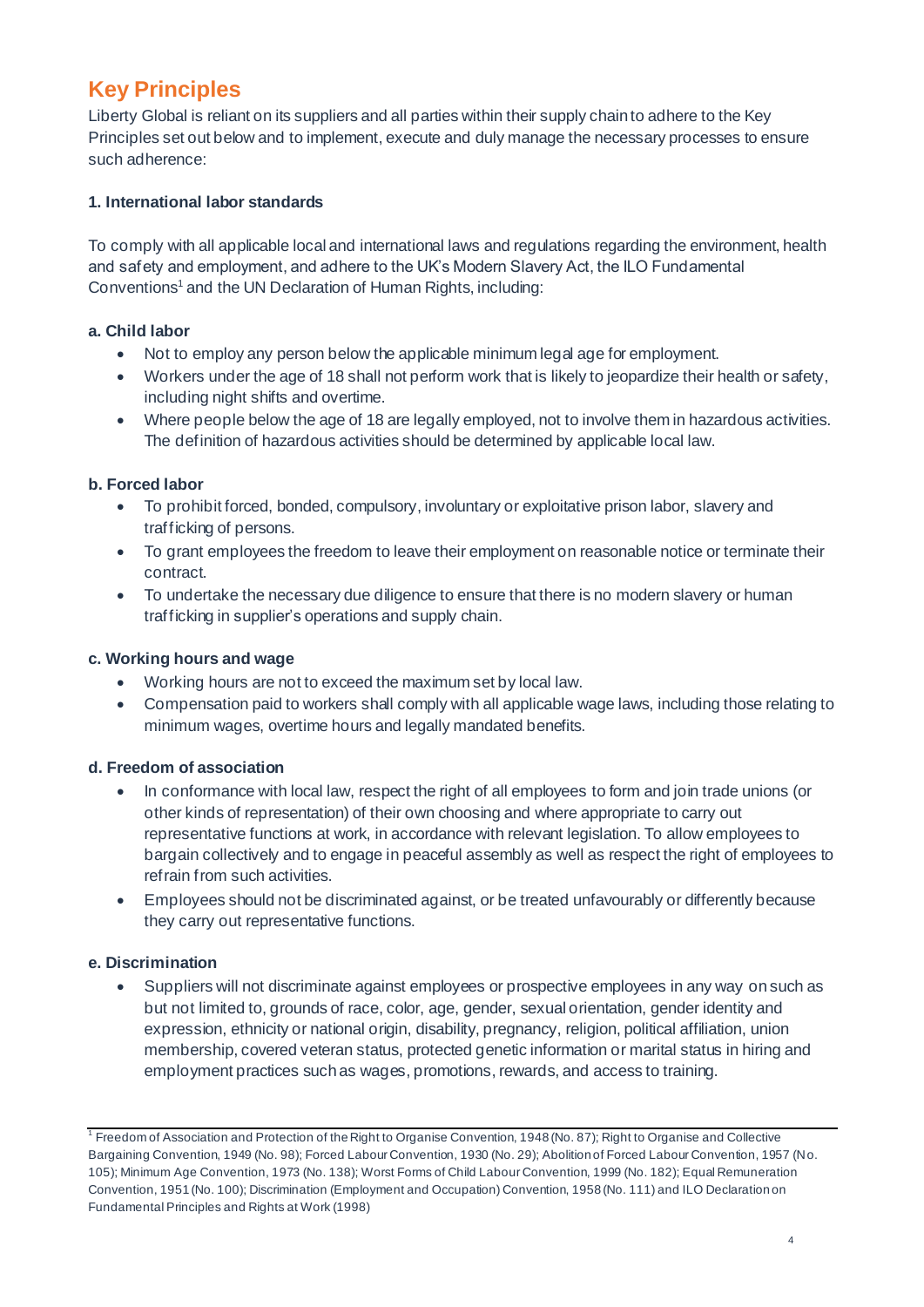#### **f. Disciplinary procedures**

- To treat employees fairly and with respect.
- Not to tolerate verbal, sexual, physical and other forms of abuse.

#### **2. Ethics<sup>2</sup>**

- To conduct business with honesty and integrity, in accordance with high ethical and legal standards and comply with all relevant legislation and regulations (including but not limited to fair competition, tax regulations, sanctions, embargoes and export controls).
- To prohibit the use of money laundering, bribery and corruption to advance business objectives and not to tolerate corruption in any form.
- Intellectual property rights are to be respected.

#### **3. Health and safety**

- To provide in accordance with relevant international standards and national laws, a safe, healthy working environment for employees, contractors, partners or others who may be affected by the company's activities.
- To provide, where necessary, relevant health and safety training.

#### **4. Environment**

- As a minimum, suppliers must comply with all applicable local and national environmental legislation, regulations and directives and have developed, reviewed and recorded processes to ensure they achieve such compliance.
- Suppliers should have action plans in place to manage their environmental impacts, e.g. energy reduction, carbon emissions and waste management programs. Where appropriate, suppliers must also comply with additional environmental requirements specific to their products and services. Any specific requirements would be covered in underlying supplier contracts.

#### **5. Conflict Minerals**

• Suppliers shall confirm that no conflict minerals (being materials sourced from the Democratic Republic of Congo and adjoining countries and which are used to finance armed conflict in that region) are incorporated in products or equipment provided by the suppliers or any third parties within their supply chain to Liberty Global in breach of any applicable laws (including the US Dodd-Frank Act).

#### **6. Privacy and Information Security**

- Suppliers shall commit to protecting and respecting any personal data in the course of their business operations, including suppliers, customers, consumers and employees. Suppliers shall comply with the European General Data Protection Regulation, other privacy and information security laws and regulatory requirements when using, storing or sharing any personal data as part of the services.
- Suppliers shall implement and maintain security measures, including against computer viruses, to protect Liberty Global data.
- Suppliers shall treat customer and supplier information confidentially.